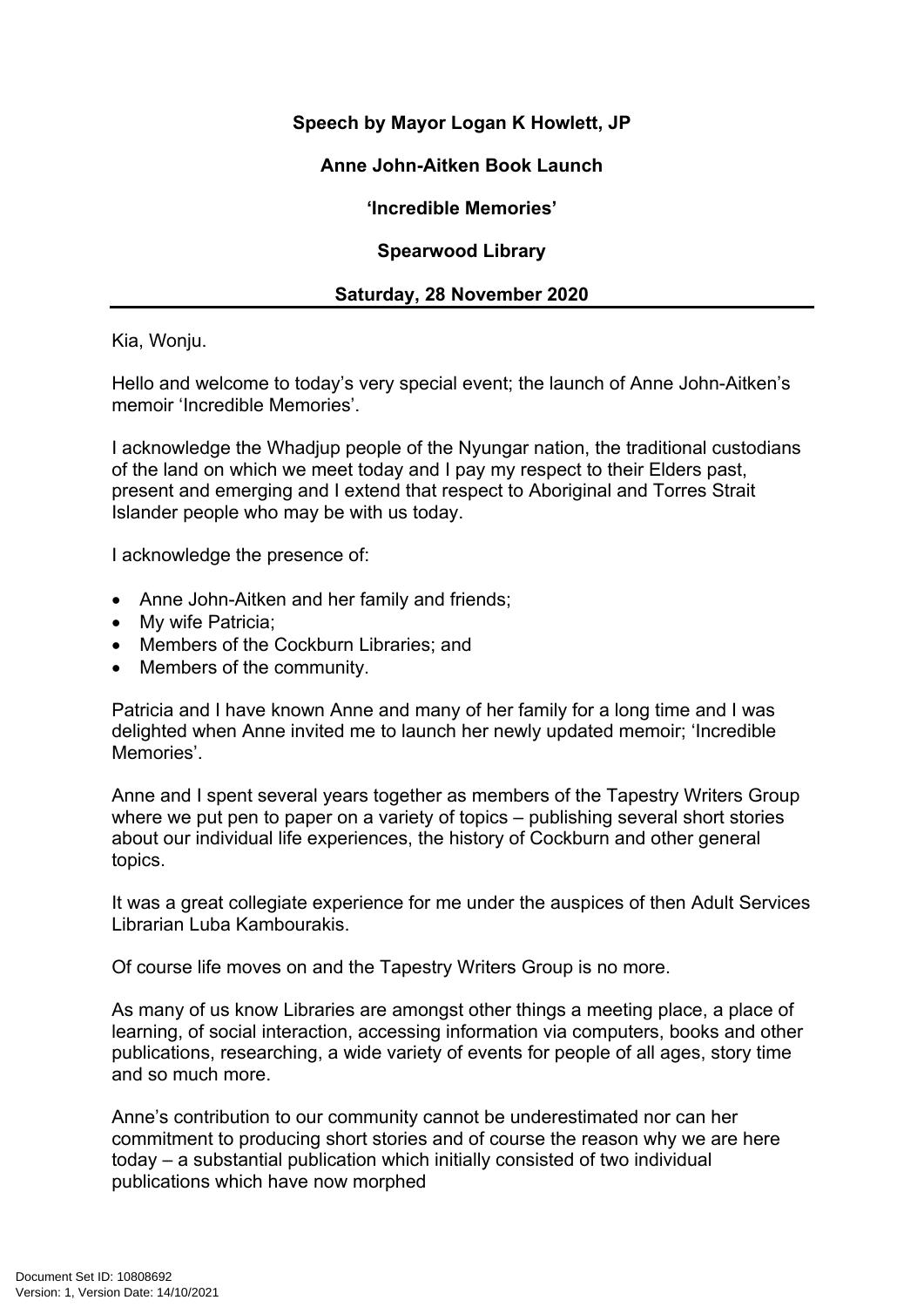in to today's book.

I personally believe it is important to put together your memoirs as it provides an account of your journey through life – the ups and downs, the challenges and opportunities, the people you meet on the way and how they influence you and of course the achievements.

Memoirs also provide your family and friends and the wider community with a legacy that they can read, share their thoughts and reflect on how it can to be that they are part of this unique family/community.

A common saying is that when someone passes it is likened to a library burning down – so encourage everyone you know to put pen to paper.

I know the Historical Society of Cockburn has an on-going commitment to encourage families to submit memoirs, photographs etc to add to the history of the district.

Anne, I thank you for the diligence you have applied to producing 'Incredible Memories' – I note you have dedicated the memoirs to your five children and six grandchildren with the notation:

"I hope you enjoy reading tales of my younger days. I have enjoyed living my life and tried to grasp as many experiences as possible, or those which presented themselves.

Life is as beautiful as one wants it to be. Far too short to fit all one's ambitions. So I will enjoy it while I can while it includes my wonderful family."

Your loving Mum, Nonna.

Chapters 1 to 67 each with their own unique title inviting the reader to indulge in just one more chapter.

That in itself speaks volumes – Anne thank you for inviting me to launch your memoirs – thank you for putting pen to paper – thank you for your persistence and the legacy that you have left for all to absorb, particularly your family.

Having said that I am delighted to officially launch 'Incredible Memories by Anne Aitken-John.

Thank you.

# **Book Launch with Mayor**